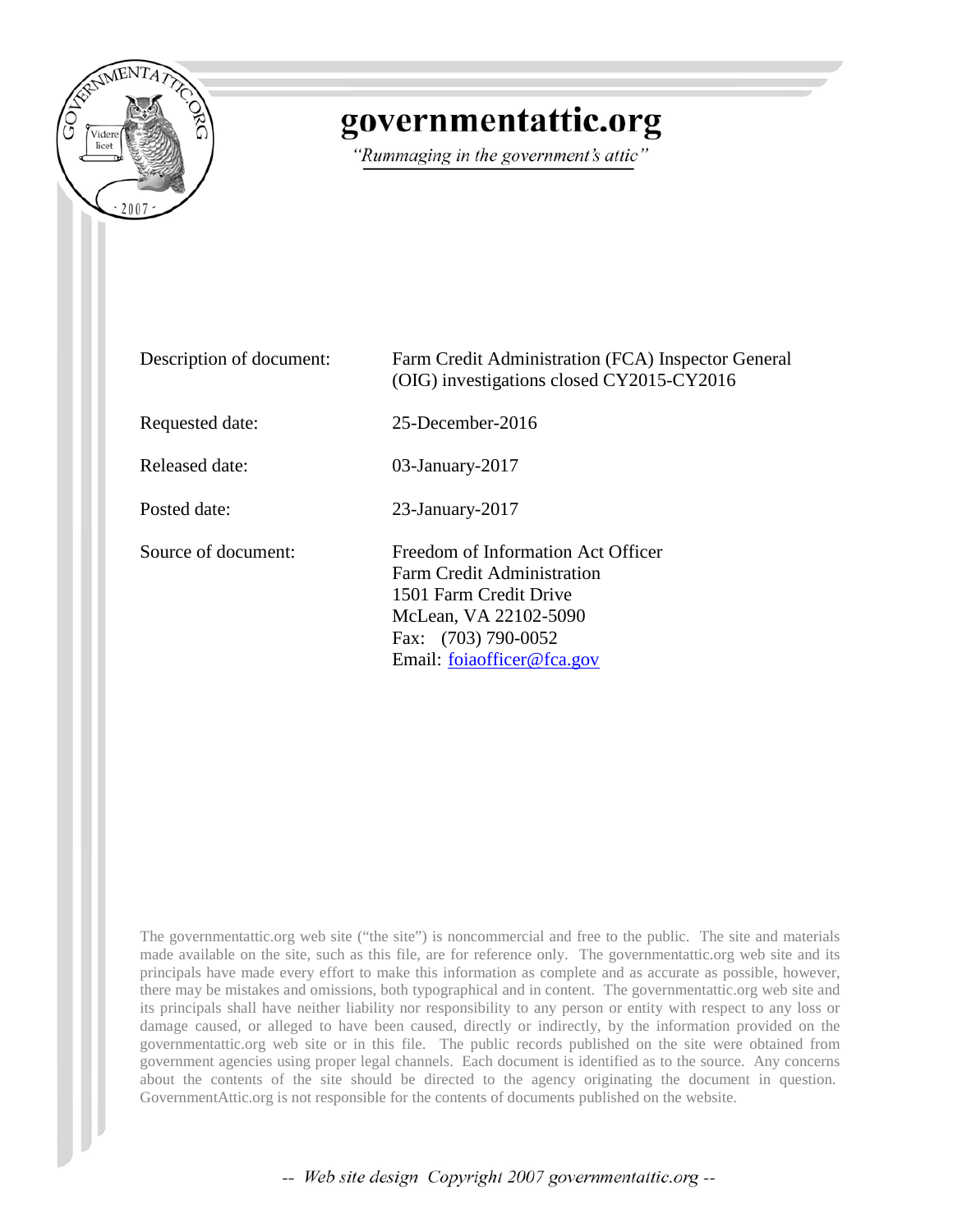From: "Agans, Autumn" Date: Jan 3, 2017 3:29:14 PM Subject: RE: Freedom of Information Act request

This letter is in response to your Freedom of Information Act, 5 U.S.C. § 552 (FOIA), request to the Farm Credit Administration (FCA or Agency). You have requested a copy or printout of the list of FCA OIG investigations closed during calendar year 2015 and calendar year 2016.

We have conducted a thorough search of the Agency's records and located 3 pages responsive to your request, which are enclosed in their entirety.

For your information, the Office of the Inspector General also has several documents available on its webpage, which is located at [https://www.fca.gov/home/inspector.html.](https://www.fca.gov/home/inspector.html)

Generally, the FCA may charge fees to cover the full allowable direct cost of searching for and reproducing records responsive to a request for information. 12 C.F.R. § 602.11. However, we have decided to waive fees in this instance because the amount is de minimis.

For your information, Congress excluded three discrete categories of law enforcement and national security records from the requirements of FOIA. See 5 U.C.S. § 552(c) (2006 & Supp. IV (2010)). This response is limited to those records that are subject to the requirements of the FOIA. This is a standard notification that is given to all our requesters and should not be taken as an indication that excluded records do, or do not, exist.

I trust this information fully satisfies your request. If you need further assistance or would like to discuss any aspect of your request, please do not hesitate to contact me. FCA's FOIA Public Liaison is also available for assistance at [FOIAPublicLiaison@fca.gov.](mailto:FOIAPublicLiaison@fca.gov)

Sincerely,

Autumn R. Agans FOIA Officer Farm Credit Administration 1501 Farm Credit Drive McLean, VA 22102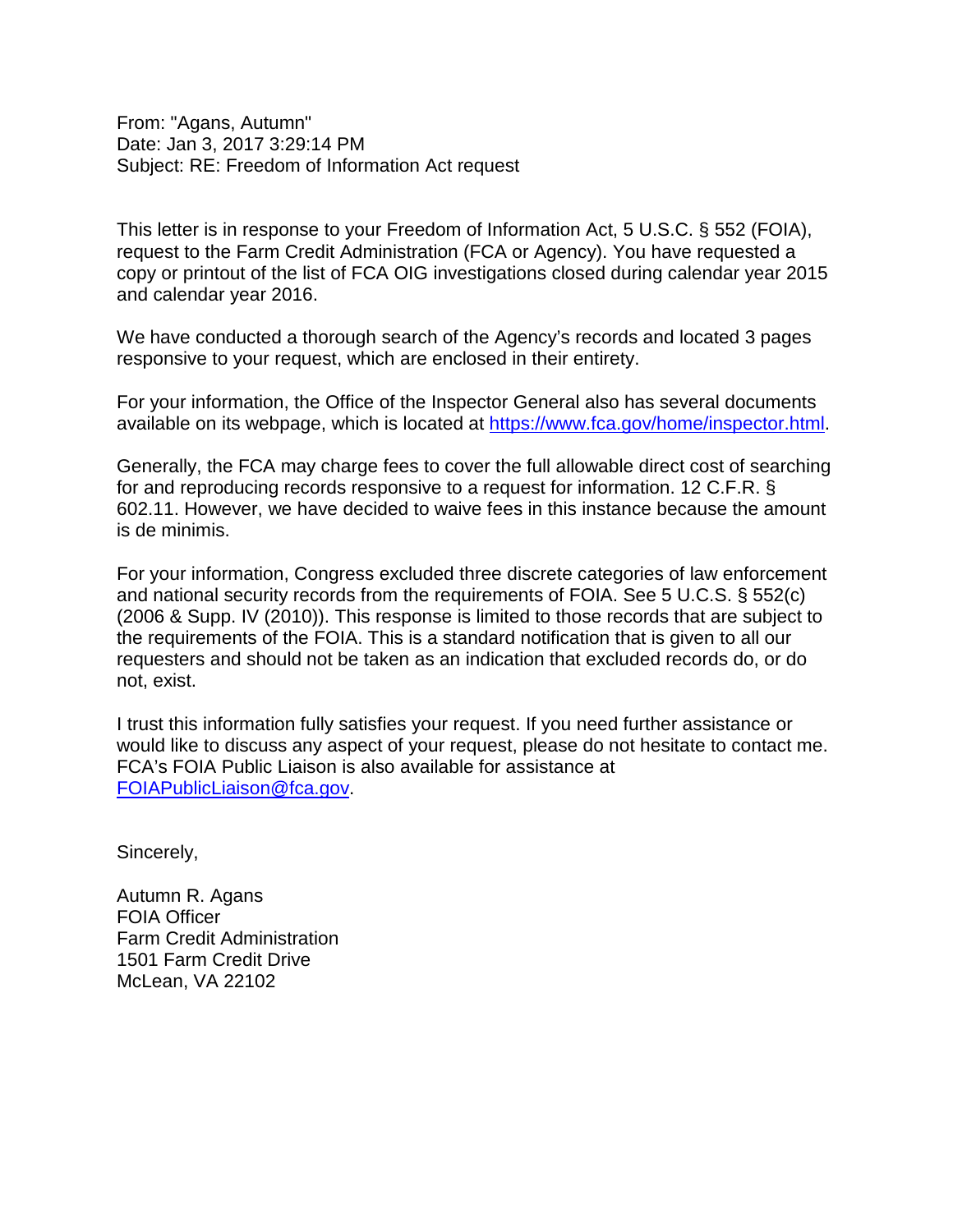## **INVESTIGATIONS LOG Office of Inspector General**

| <b>CASE</b><br><b>NUM BER</b>  | <b>DATE</b><br><b>REC'D</b> | <b>ALLEGATION</b>                                                                              | <b>DATE</b><br><b>OPENED</b> | <b>DATE</b><br><b>CLOSED</b> | <b>STATUS/</b><br><b>ADMIN.</b><br><b>ACTION</b>                                                                                                      | <b>CRIMNAL</b><br><b>REFERRAL</b> | <b>NOTES/OUTCOME</b>                                                                                                                               |  |  |
|--------------------------------|-----------------------------|------------------------------------------------------------------------------------------------|------------------------------|------------------------------|-------------------------------------------------------------------------------------------------------------------------------------------------------|-----------------------------------|----------------------------------------------------------------------------------------------------------------------------------------------------|--|--|
| *P = Preliminary Investigation |                             |                                                                                                |                              |                              |                                                                                                                                                       |                                   |                                                                                                                                                    |  |  |
| $*P-15-01$<br>Kathy            | $3 - 12 - 15$               | Question on employee<br>personnel action                                                       | $3 - 12 - 15$                | $5 - 7 - 2015$               | <b>Issued</b><br>analysis.                                                                                                                            | $\overline{NO}$                   | CLOSED; memorandum issued;<br>allegation not substantiated; no referral<br>required.                                                               |  |  |
| $*P-15-02$<br>Kathy<br>/Liz    | $3 - 30 - 15$               | Question regarding Bd.<br>Member effective<br>retirement date and<br>documents                 | $3 - 30 - 15$                | $4 - 7 - 15$                 | Requested<br>relevant<br>records 3-30-<br>15:<br>administrative<br>action taken in<br>correcting<br>erroneous<br>records                              | $\overline{NO}$                   | CLOSED; memorandum issued;<br>administrative action taken.                                                                                         |  |  |
| $*P-15-03$<br>Kathy            | $4 - 9 - 2015$              | Question regarding<br>internal personnel<br>selection                                          | $4 - 9 - 15$                 | $4 - 14 - 15$                | Requested<br>relevant<br>records 4-13-<br>15; reviewed 4-<br>14-15 and<br>confirmed<br>action complied<br>with agency<br>policy; closed<br>4-14-2015. | $\overline{NO}$                   | CLOSED; memorandum issued;<br>allegations not substantiated; no referral<br>required.                                                              |  |  |
| $*P-15-04$<br>Kathy            | $7 - 6 - 2015$              | Potential<br>misrepresentation in<br>voicemail messages                                        | $7 - 6 - 15$                 | $9 - 28 - 2015$              | Referred to<br>DOJ OIG on 7-<br>8-2015; no<br>further action<br>by DOJ and<br>calls stopped.                                                          | NO.                               | CLOSED; no further investigation<br>required; calls stopped and no<br>subsequent follow-up calls received.                                         |  |  |
| *P-15-05<br>Kathy              | 7-9-2015                    | Allegation regarding Farm<br>Credit System institution<br>employee embellishing<br>credentials | 7-9-2015                     | 8-26-2015                    | Contacted<br>cognizant<br>Institution's<br>Ethics officer<br>for institution 7-<br>9-2015.                                                            | <b>NO</b>                         | CLOSED; no further review required;<br>clarification request sent to employee by<br>institution ethics officer; no further OIG<br>review required. |  |  |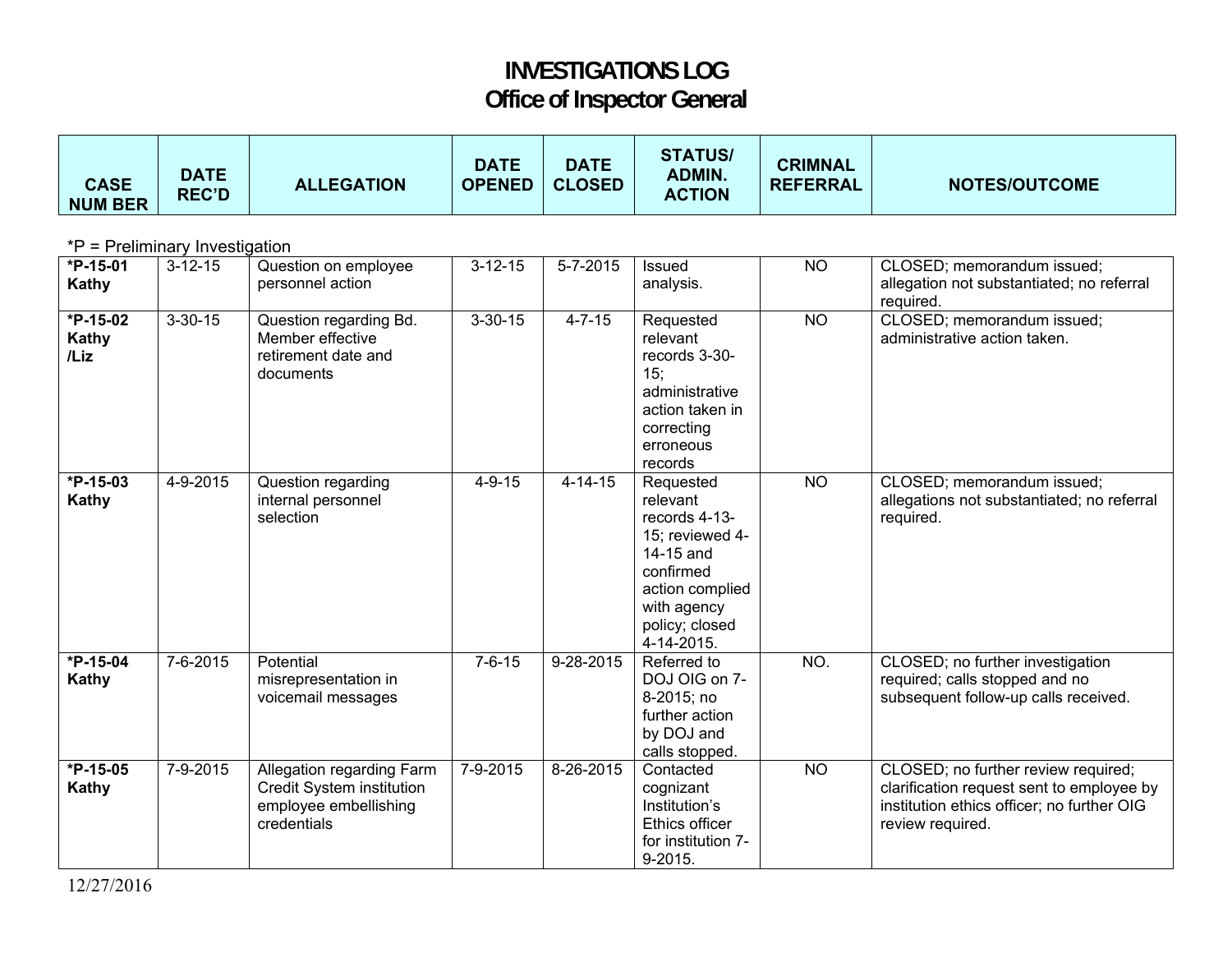## **INVESTIGATIONS LOG Office of Inspector General**

| <b>CASE</b><br><b>NUM BER</b>                            | <b>DATE</b><br><b>REC'D</b>                                     | <b>ALLEGATION</b>                                                                                                              | <b>DATE</b><br><b>OPENED</b>                                 | <b>DATE</b><br><b>CLOSED</b> | <b>STATUS/</b><br>ADMIN.<br><b>ACTION</b>                   | <b>CRIMNAL</b><br><b>REFERRAL</b> | <b>NOTES/OUTCOME</b>                                                                                                                                                                                                                          |
|----------------------------------------------------------|-----------------------------------------------------------------|--------------------------------------------------------------------------------------------------------------------------------|--------------------------------------------------------------|------------------------------|-------------------------------------------------------------|-----------------------------------|-----------------------------------------------------------------------------------------------------------------------------------------------------------------------------------------------------------------------------------------------|
|                                                          |                                                                 |                                                                                                                                |                                                              |                              |                                                             |                                   |                                                                                                                                                                                                                                               |
| $*P-15-06$<br>Kathy                                      | 7-23-2015                                                       | Review of Excessive Data<br>Usage on Agency Mobile<br>Devices                                                                  | 8-4-2015                                                     | 8-25-2015                    | Closed 8-25-<br>2015; no<br>referral.                       | $\overline{NO}$                   | CLOSED; memorandum issued; no<br>referral to Agency based on information<br>developed in inquiry.                                                                                                                                             |
| $*P-15-07$<br>Kathy                                      | $8-3-2015$                                                      | 401k Plan Eligibility                                                                                                          | $8-11-15$                                                    | $12 - 22 - 15$               | Completed;<br><b>Mgmt Advisory</b><br>issued 9-16-<br>2015. | $\overline{NO}$                   | CLOSED; mgmt. responded and issued<br>Notational Vote on FCA benefits and<br>compensation that included<br>determination on FCA Bd's participation<br>in 401k (NV 15-26, "FCA 2016<br>Compensation and Benefits Program"<br>$(12-22-2015)$ ). |
| $15-01$<br>Kathy                                         | 4-21-2015<br>Initially<br>opened on<br>4-13-2015<br>as Prelim.  | <b>Allegation regarding FCA</b><br>EEO Counseling Process,<br>reprisal, unauthorized<br>release of confidential<br>information | $4 - 21 - 15$                                                | $7 - 31 - 15$                | Completed;<br>referred to<br>management 7-<br>21-2015.      | $\overline{NO}$                   | CLOSED; ROI No. 15-01 issued 7-21-15<br>and referred to agency; administrative<br>action taken 7-31-15.                                                                                                                                       |
| 15-02<br>Kathy<br><b>Revised to</b><br>*P-15-09<br>Kathy | 4-27-2015                                                       | Allegations regarding<br>recruitment and personnel<br>actions                                                                  | 4-28-2015<br>Changed<br>to P-15-09<br>on 2-18-<br>2016       | $3-15-2016$                  | Completed.                                                  | <b>NO</b>                         | CLOSED; no referral; briefed R.<br>Coleman; no follow-up requested;<br>monitoring.                                                                                                                                                            |
| $15 - 03$<br>Kathy                                       | 4-27-2015<br>(pulled out<br>to formal<br>INV on 8-<br>$27-2015$ | Allegation suitability<br>adjudication                                                                                         | 8-27-2015                                                    | 9-29-2015                    | Completed<br>record reviews<br>and interviews.              | <b>NO</b>                         | CLOSED; ROI No. 15-03 issued 9-29-<br>2015; no referral; allegation not<br>substantiated.                                                                                                                                                     |
| $15-04$<br><b>Revised to</b><br>*P-15-08<br>Kathy        | 8-26-2015                                                       | Allegations regarding<br>nepotism.                                                                                             | $9 - 16 - 2015$<br>Changed<br>to P-15-08<br>on 2-18-<br>2016 | $2 - 18 - 2016$              | Completed<br>record reviews<br>and interviews.              | $\overline{NO}$                   | CLOSED; no referral; allegation of<br>nepotism violations not substantiated.                                                                                                                                                                  |
| $15 - 05$<br><b>Kathy</b>                                | 8-26-2015                                                       | Allegations regarding<br>violation of restriction on<br>contractors performing<br>inherently governmental                      | 9-16-2015                                                    | 12-16-15                     | Hotline<br>complaint<br>received<br>8/26/15; under          | <b>NO</b>                         | CLOSED; ROI No. 15-05 issued 12-16-<br>2015; no referral; allegation not<br>substantiated.                                                                                                                                                    |